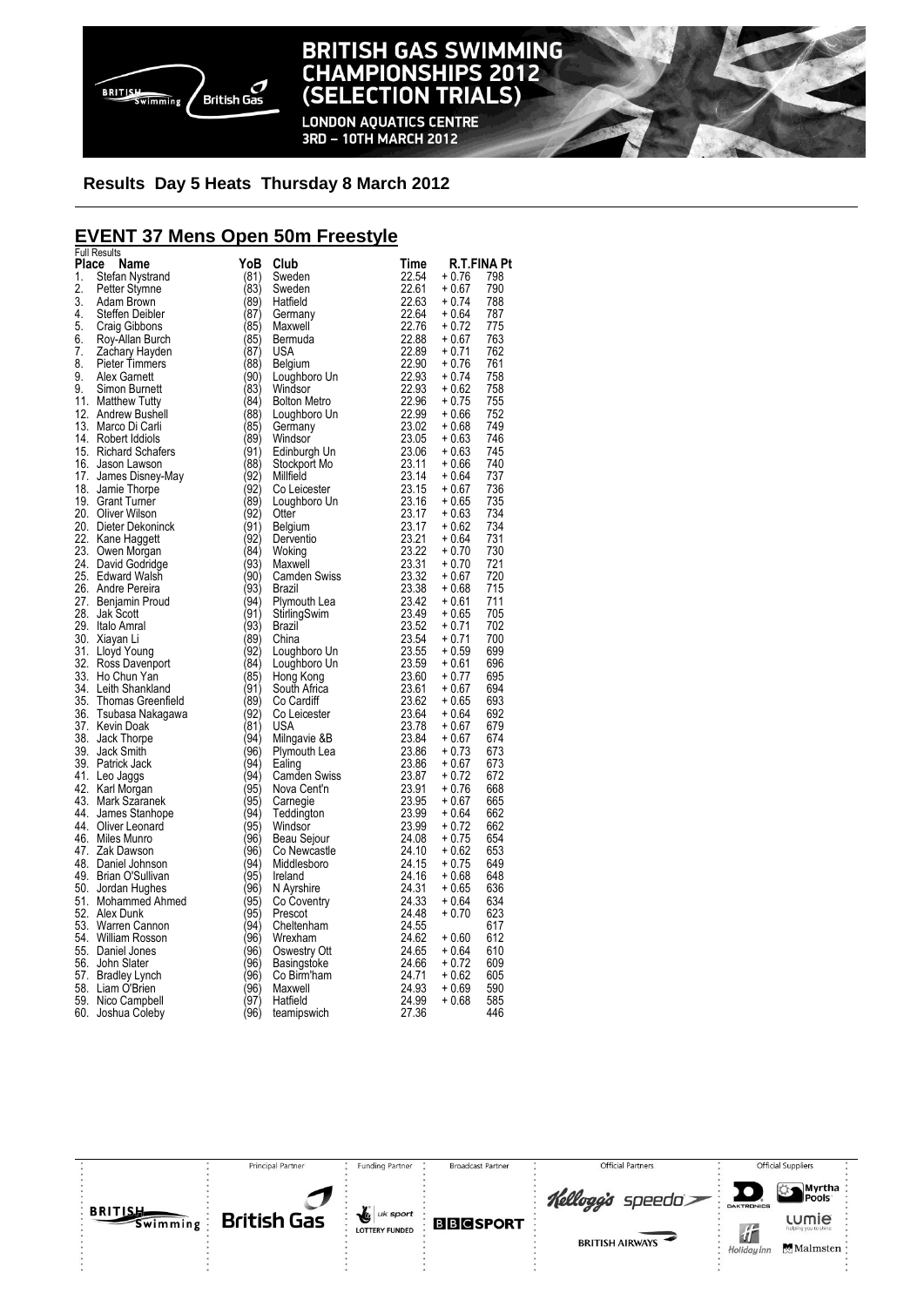

**LONDON AQUATICS CENTRE** 3RD - 10TH MARCH 2012

#### **Results Day 5 Heats Thursday 8 March 2012**

### **EVENT 38 Womens Open 800m Freestyle**

|       | <b>Full Results</b>                     |                       |                                       |                                    |                       |                       |                       |                       |
|-------|-----------------------------------------|-----------------------|---------------------------------------|------------------------------------|-----------------------|-----------------------|-----------------------|-----------------------|
| Place | Name                                    |                       | YoB Club                              | Time                               | <b>R.T.FINA Pt</b>    |                       |                       |                       |
| 1.    | Rebecca Adlington<br>50m 28.85          | (89)<br>100m 59.67    | Nova Cent'n<br>150m 1:31.12           | 8:26.62<br>$+0.78$<br>200m 2:02.76 | 927<br>250m 2:34.61   | 300m 3:06.61          | 350m 3:38.71          | 400m 4:10.97          |
|       | 28.85                                   | 30.82                 | 31.45                                 | 31.64                              | 31.85                 | 32.00                 | 32.10                 | 32.26                 |
|       | 450m 4:43.21                            | 500m 5:15.19          | 550m 5:47.34                          | 600m 6:19.57                       | 650m 6:51.61          | 700m 7:23.68          | 750m 7:55.56          | 800m 8:26.62          |
|       | 32.24                                   | 31.98                 | 32.15                                 | 32.23                              | 32.04                 | 32.07                 | 31.88                 | 31.06                 |
| 2.    | Grainne Murphy                          |                       | (93) Ireland                          | $+0.82$<br>8:32.85                 | 894                   |                       |                       |                       |
|       | 50m 29.86<br>29.86                      | 100m 1:01.81<br>31.95 | 150m 1:34.22<br>32.41                 | 200m 2:06.60<br>32.38              | 250m 2:38.90<br>32.30 | 300m 3:11.17<br>32.27 | 350m 3:43.36<br>32.19 | 400m 4:15.91<br>32.55 |
|       | 450m 4:48.09                            | 500m 5:20.56          | 550m 5:52.64                          | 600m 6:25.04                       | 650m 6:57.45          | 700m 7:29.99          | 750m 8:01.94          | 800m 8:32.85          |
|       | 32.18                                   | 32.47                 | 32.08                                 | 32.40                              | 32.41                 | 32.54                 | 31.95                 | 30.91                 |
| 3.    | Eleanor Faulkner                        |                       | (93) Co Sheffield                     | $+0.77$<br>8:33.16                 | 892                   |                       |                       |                       |
|       | 50m 28.60<br>28.60                      | 100m 1:00.24<br>31.64 | 150m 1:32.66<br>32.42                 | 200m 2:05.10<br>32.44              | 250m 2:37.45          | 300m 3:09.75<br>32.30 | 350m 3:42.20<br>32.45 | 400m 4:14.35<br>32.15 |
|       | 450m 4:46.64                            | 500m 5:19.32          | 550m 5:51.84                          | 600m 6:24.56                       | 32.35<br>650m 6:57.04 | 700m 7:29.66          | 750m 8:01.75          | 800m 8:33.16          |
|       | 32.29                                   | 32.68                 | 32.52                                 | 32.72                              | 32.48                 | 32.62                 | 32.09                 | 31.41                 |
| 4.    | Jazmin Carlin                           |                       | (90) Swansea Perf                     | $8:38.66 + 0.76$                   | 864                   |                       |                       |                       |
|       | 50m 30.00<br>30.00                      | 100m 1:02.04          | 150m 1:34.42<br>32.38                 | 200m 2:06.96<br>32.54              | 250m 2:39.59<br>32.63 | 300m 3:12.24<br>32.65 | 350m 3:45.13<br>32.89 | 400m 4:17.95<br>32.82 |
|       | 450m 4:50.51                            | 32.04<br>500m 5:23.24 | 550m 5:56.03                          | 600m 6:28.92                       | 650m 7:01.46          | 700m 7:34.48          | 750m 8:06.89          | 800m 8:38.66          |
|       | 32.56                                   | 32.73                 | 32.79                                 | 32.89                              | 32.54                 | 33.02                 | 32.41                 | 31.77                 |
| 5.    | Megan Gilchrist                         |                       | (90) Armadale                         | + 0.75<br>8:39.78                  | 858                   |                       |                       |                       |
|       | 50m 30.60                               | 100m 1:02.72          | 150m 1:35.16                          | 200m 2:07.87                       | 250m 2:40.46          | 300m 3:13.15          | 350m 3:45.81          | 400m 4:18.54          |
|       | 30.60<br>450m 4:51.22                   | 32.12<br>500m 5:24.07 | 32.44<br>550m 5:56.70                 | 32.71<br>600m 6:29.52              | 32.59<br>650m 7:02.27 | 32.69<br>700m 7:35.14 | 32.66<br>750m 8:07.72 | 32.73<br>800m 8:39.78 |
|       | 32.68                                   | 32.85                 | 32.63                                 | 32.82                              | 32.75                 | 32.87                 | 32.58                 | 32.06                 |
| 6.    | Keri-Anne Payne                         |                       | (87) Stockport Mo                     | $8:39.79 + 0.74$                   | 858                   |                       |                       |                       |
|       | 50m 29.89                               | 100m 1:01.96          | 150m 1:34.23                          | 200m 2:06.86                       | 250m 2:39.18          | 300m 3:11.86          | 350m 3:44.58          | 400m 4:17.54          |
|       | 29.89<br>450m 4:50.25                   | 32.07                 | 32.27                                 | 32.63                              | 32.32                 | 32.68                 | 32.72                 | 32.96                 |
|       | 32.71                                   | 500m 5:22.92<br>32.67 | 550m 5:55.84<br>32.92                 | 600m 6:28.42<br>32.58              | 650m 7:01.31<br>32.89 | 700m 7:34.13<br>32.82 | 750m 8:07.25<br>33.12 | 800m 8:39.79<br>32.54 |
| 7.    | Hannah Miley                            |                       | (89) Garioch                          | $8:41.98 + 0.76$                   | 848                   |                       |                       |                       |
|       | 50m 29.72                               | 100m 1:02.15          | 150m 1:34.47                          | 200m 2:07.53                       | 250m 2:40.01          | 300m 3:12.89          | 350m 3:45.35          | 400m 4:18.38          |
|       | 29.72                                   | 32.43                 | 32.32                                 | 33.06                              | 32.48                 | 32.88                 | 32.46                 | 33.03                 |
|       | 450m 4:50.97<br>32.59                   | 500m 5:23.97<br>33.00 | 550m 5:56.86<br>32.89                 | 600m 6:30.20<br>33.34              | 650m 7:03.18<br>32.98 | 700m 7:36.86<br>33.68 | 750m 8:09.64<br>32.78 | 800m 8:41.98<br>32.34 |
| 8.    | Jessica Thielmann                       |                       | (93) Co Newcastle                     | $8:44.14 + 0.74$                   | 837                   |                       |                       |                       |
|       | 50m 29.59                               | 100m 1:01.29          | 150m 1:33.51                          | 200m 2:06.02                       | 250m 2:38.75          | 300m 3:11.71          | 350m 3:44.76          | 400m 4:18.04          |
|       | 29.59                                   | 31.70                 | 32.22                                 | 32.51                              | 32.73                 | 32.96                 | 33.05                 | 33.28                 |
|       | 450m 4:51.13                            | 500m 5:24.48          | 550m 5:57.75<br>33.27                 | 600m 6:31.27                       | 650m 7:04.69          | 700m 7:38.39          | 750m 8:11.49          | 800m 8:44.14          |
| 9.    | 33.09<br>Danielle Hall-Jackson          | 33.35                 | (94) Co Leeds                         | 33.52<br>$8:46.04 + 0.74$          | 33.42<br>828          | 33.70                 | 33.10                 | 32.65                 |
|       | 50m 29.30                               | 100m 1:01.35          | 150m 1:34.21                          | 200m 2:07.25                       | 250m 2:40.22          | 300m 3:13.09          | 350m 3:46.38          | 400m 4:19.44          |
|       | 29.30                                   | 32.05                 | 32.86                                 | 33.04                              | 32.97                 | 32.87                 | 33.29                 | 33.06                 |
|       | 450m 4:52.46                            | 500m 5:25.96          | 550m 5:59.52                          | 600m 6:33.29                       | 650m 7:06.41          | 700m 7:40.29          | 750m 8:13.39          | 800m 8:46.04          |
|       | 33.02<br>10. Lucy Charles               | 33.50                 | 33.56<br>(93) Hatfield                | 33.77<br>$+0.80$<br>8:46.91        | 33.12<br>824          | 33.88                 | 33.10                 | 32.65                 |
|       | 50m 29.99                               | 100m 1:02.68          | 150m 1:35.46                          | 200m 2:08.58                       | 250m 2:41.68          | 300m 3:15.13          | 350m 3:48.54          | 400m 4:21.98          |
|       | 29.99                                   | 32.69                 | 32.78                                 | 33.12                              | 33.10                 | 33.45                 | 33.41                 | 33.44                 |
|       | 450m 4:55.20                            | 500m 5:28.72          | 550m 6:01.91                          | 600m 6:35.59                       | 650m 7:08.82          | 700m 7:42.27          | 750m 8:15.34          | 800m 8:46.91          |
|       | 33.22<br>11. Aisha Thornton             | 33.52                 | 33.19<br>(91) Loughboro Un            | 33.68<br>$8:48.73 + 0.71$          | 33.23<br>816          | 33.45                 | 33.07                 | 31.57                 |
|       | 50m 29.68                               | 100m 1:01.77          | 150m 1:34.16                          | 200m 2:07.05                       | 250m 2:40.26          | 300m 3:13.73          | 350m 3:47.06          | 400m 4:20.70          |
|       | 29.68                                   | 32.09                 | 32.39                                 | 32.89                              | 33.21                 | 33.47                 | 33.33                 | 33.64                 |
|       | 450m 4:54.52                            | 500m 5:28.16          | 550m 6:01.50                          | 600m 6:35.20                       | 650m 7:08.80          | 700m 7:42.59          | 750m 8:15.96          | 800m 8:48.73          |
|       | 33.82<br>12. Sasha Matthews             | 33.64                 | 33.34<br>(91) Nova Cent'n             | 33.70<br>$8:50.67 + 0.76$          | 33.60<br>807          | 33.79                 | 33.37                 | 32.77                 |
|       | 50m 30.22                               | 100m 1:02.52          | 150m 1:34.88                          | 200m 2:07.44                       | 250m 2:40.15          | 300m 3:13.13          | 350m 3:46.73          | 400m 4:20.61          |
|       | 30.22                                   | 32.30                 | $32.36$<br>550m 6:02.50<br>33.98      | 32.56                              | 32.71                 | 32.98                 | 33.60                 | 33.88                 |
|       | 450m 4:54.41                            | 500m 5:28.52          |                                       | 600m 6:37.06                       | 650m 7:10.96          | 700m 7:44.78          | 750m 8:18.18          | 800m 8:50.67          |
|       | 33.80                                   | 34.11                 |                                       | 34.56<br>$8:51.26 + 0.85$          | 33.90<br>804          | 33.82                 | 33.40                 | 32.49                 |
|       | 13. Rachael Williamson<br>50m 29.83     | $100m$ 1:02.53        | $(95)$ KingstonHull<br>$150m$ 1:35.87 | 200m 2:09.04                       | 250m 2:42.44          | 300m 3:16.06          | 350m 3:49.48          | 400m 4:23.16          |
|       | 29.83                                   | 32.70                 | 33.34                                 | 33.17                              | 33.40                 | 33.62                 | 33.42                 | 33.68                 |
|       | 450m 4:56.67                            | 500m 5:30.60          | 550n<br>550m 6:04.09                  | 600m 6:37.57                       | 650m 7:11.50          | 700m 7:45.20          | 750m 8:18.79          | 800m 8:51.26          |
|       | 33.51                                   |                       | $33.93$<br>(90) Stockport Mo          | $33.48$<br>8:51.26 + 0.84          | 33.93                 | 33.70                 | 33.59                 | 32.47                 |
|       | 13. Charlotte Woolliscroft<br>50m 30.49 | 100m 1:03.02          | 150m 1:35.94                          | 200m 2:08.87                       | 804<br>250m 2:41.99   | 300m 3:15.24          | 350m 3:48.65          | 400m 4:21.95          |
|       | 30.49                                   | 32.53                 | 32.92                                 | 32.93                              | 33.12                 | 33.25                 | 33.41                 | 33.30                 |
|       | 450m 4:55.45                            | 500m 5:29.14          | 550m 6:02.87                          | 600m 6:37.00                       | 650m 7:10.61          | 700m 7:44.92          | 750m 8:18.68          | 800m 8:51.26          |
|       | 33.50                                   | 33.69<br>(96) C       | 33.73                                 | 34.13                              | 33.61                 | 34.31                 | 33.76                 | 32.58                 |
|       | 15. Kristina Neves<br>50m 29.95         | 100m 1:02.32          | (96) Guernsey<br>150m 1:35.31         | $8:51.58 + 0.87$<br>200m 2:08.89   | 803<br>250m 2:42.40   | 300m 3:16.30          | 350m 3:49.97          | 400m 4:24.06          |
|       | 29.95                                   | 32.37                 | 32.99                                 | 33.58                              | 33.51                 | 33.90                 | 33.67                 | 34.09                 |
|       | 450m 4:57.54                            | 500m 5:31.46          | 550m 6:04.97                          | 600m 6:38.94                       | 650m 7:12.54          | 700m 7:46.66          | 750m 8:19.64          | 800m 8:51.58          |
|       | 33.48                                   | 33.92                 | 33.51                                 | 33.97                              | 33.60                 | 34.12                 | 32.98                 | 31.94                 |



Principal Partne

Funding Partner

**BBCSPORT** 

**Broadcast Partne** 



**Official Partners** 

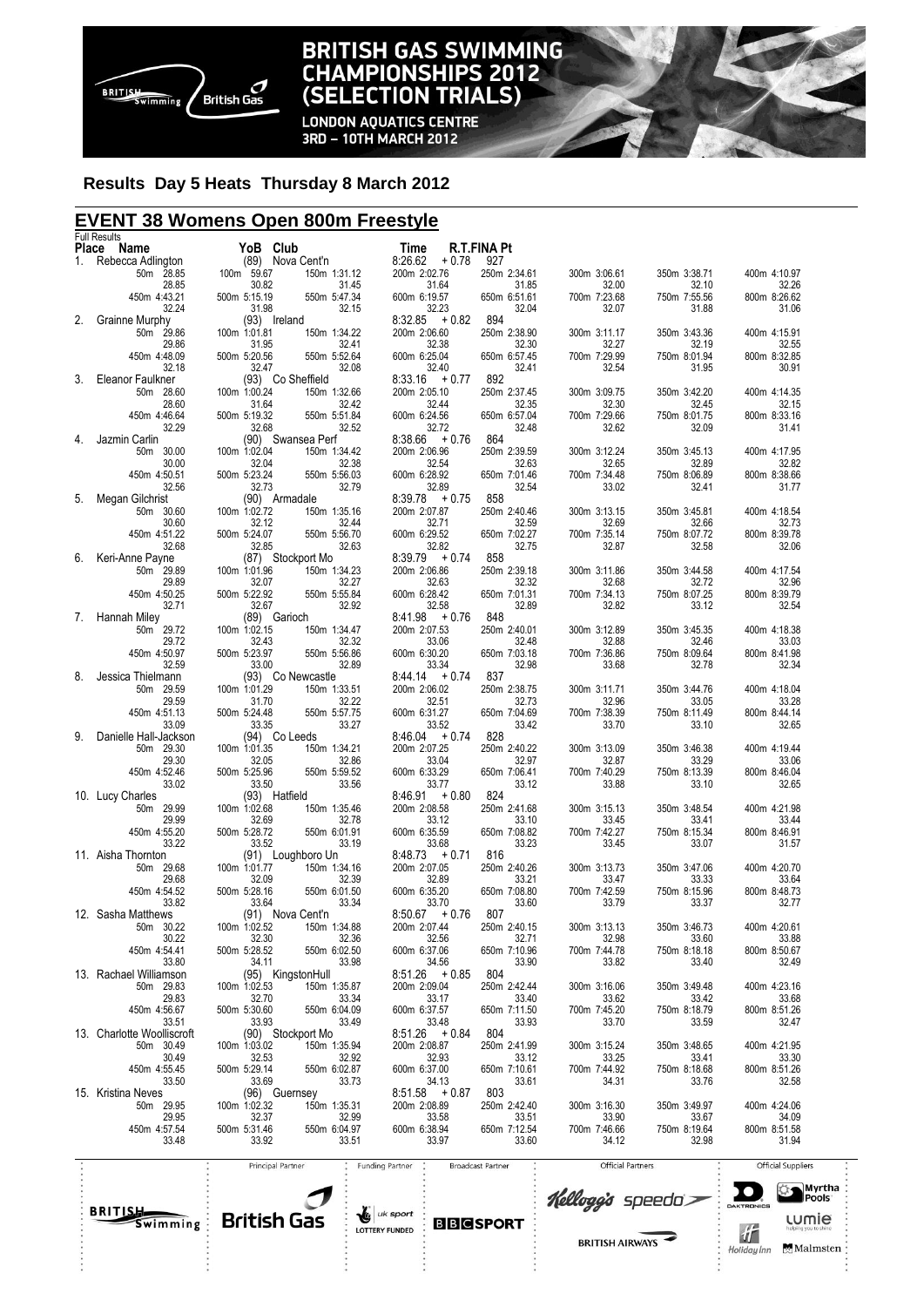

**LONDON AQUATICS CENTRE** 3RD - 10TH MARCH 2012

#### **Results Day 5 Heats Thursday 8 March 2012**

| 16. Danielle Huskisson |              | (93) Co Sund'land | $8:54.17 + 0.74$      | 791          |                       |              |                       |
|------------------------|--------------|-------------------|-----------------------|--------------|-----------------------|--------------|-----------------------|
| 50m 30.57              | 100m 1:03.99 | 150m 1:37.46      | 200m 2:10.92          | 250m 2:44.61 | 300m 3:18.00          | 350m 3:51.54 | 400m 4:24.97          |
| 30.57                  |              | 33.42<br>33.47    | 33.46                 | 33.69        | 33.39                 | 33.54        | 33.43                 |
| 450m 4:58.55           | 500m 5:32.41 | 550m 6:06.23      | 600m 6:40.35          | 650m 7:14.41 | 700m 7:48.40          | 750m 8:21.95 | 800m 8:54.17          |
| 33.58                  |              | 33.86<br>33.82    | 34.12                 | 34.06        | 33.99                 | 33.55        | 32.22                 |
| 17. Nakyeong Han       |              | (93) Korea        | $8:55.12 + 0.79$      | 787          |                       |              |                       |
| 50m 30.41              | 100m 1:03.42 | 150m 1:36.60      | 200m 2:10.01          | 250m 2:43.54 | 300m 3:17.37          | 350m 3:50.97 | 400m 4:24.79          |
| 30.41                  |              | 33.01<br>33.18    | 33.41                 | 33.53        | 33.83                 | 33.60        | 33.82                 |
| 450m 4:58.48           | 500m 5:32.55 | 550m 6:06.68      | 600m 6:41.15          | 650m 7:14.78 | 700m 7:49.06          | 750m 8:22.13 | 800m 8:55.12          |
| 33.69                  |              | 34.07<br>34.13    | 34.47                 | 33.63        | 34.28                 | 33.07        | 32.99                 |
| 18. Lucinda Campbell   |              | (96) Windsor      | $8:56.11 + 0.54$      | 782          |                       |              |                       |
| 50m 30.15              | 100m 1:02.64 | 150m 1:36.06      | 200m 2:09.69          | 250m 2:43.43 | 300m 3:17.18          | 350m 3:51.10 | 400m 4:25.13          |
| 30.15                  |              | 32.49<br>33.42    | 33.63                 | 33.74        | 33.75                 | 33.92        | 34.03                 |
| 450m 4:59.12           | 500m 5:32.87 | 550m 6:06.93      | 600m 6:40.98          | 650m 7:15.34 | 700m 7:49.43          | 750m 8:23.50 | 800m 8:56.11          |
| 33.99                  |              | 34.06<br>33.75    | 34.05                 | 34.36        | 34.09                 | 34.07        | 32.61                 |
|                        |              |                   | $8:57.95 + 0.66$      | 774          |                       |              |                       |
| 19. Wing Yung Tang     |              | (92) Hong Kong    |                       |              |                       |              |                       |
| 50m 30.59              | 100m 1:03.32 | 150m 1:36.73      | 200m 2:10.09          | 250m 2:43.80 | 300m 3:17.38          | 350m 3:51.50 | 400m 4:25.58          |
| 30.59                  |              | 32.73<br>33.41    | 33.36                 | 33.71        | 33.58                 | 34.12        | 34.08                 |
| 450m 5:00.07           | 500m 5:34.26 | 550m 6:08.47      | 600m 6:42.83          | 650m 7:17.17 | 700m 7:51.44          | 750m 8:25.61 | 800m 8:57.95          |
| 34.49                  |              | 34.21<br>34.19    | 34.36                 | 34.34        | 34.27                 | 34.17        | 32.34                 |
| 20. Nuala Murphy       |              | (89) Ireland      | $8:59.13 + 0.72$      | 769          |                       |              |                       |
| 50m 30.49              | 100m 1:03.30 | 150m 1:36.49      | 200m 2:10.17          | 250m 2:43.71 | 300m 3:17.48          | 350m 3:51.32 | 400m 4:25.63          |
| 30.49                  |              | 32.81<br>33.19    | 33.68                 | 33.54        | 33.77                 | 33.84        | 34.31                 |
| 450m 4:59.51           | 500m 5:33.84 | 550m 6:08.11      | 600m 6:42.37          | 650m 7:16.56 | 700m 7:51.14          | 750m 8:25.47 | 800m 8:59.13          |
| 33.88                  |              | 34.27<br>34.33    | 34.26                 | 34.19        | 34.58                 | 34.33        | 33.66                 |
| 21. Rebecca Murray     |              | (97) F.I.R.S.T.   | $9:00.69 + 0.83$      | 763          |                       |              |                       |
| 50m 30.47              | 100m 1:03.57 | 150m 1:37.25      | 200m 2:11.28          | 250m 2:45.53 | 300m 3:19.87          | 350m 3:54.11 | 400m 4:28.67          |
| 30.47                  |              | 33.10<br>33.68    | 34.03                 | 34.25        | 34.34                 | 34.24        | 34.56                 |
| 450m 5:02.80           | 500m 5:37.40 | 550m 6:11.48      | 600m 6:45.89          | 650m 7:19.89 | 700m 7:53.97          | 750m 8:27.58 | 800m 9:00.69          |
| 34.13                  |              | 34.08<br>34.60    | 34.41                 | 34.00        | 34.08                 | 33.61        | 33.11                 |
| 22. Younjeong Seo      |              | (88) Korea        | $9:01.81 + 0.70$      | 758          |                       |              |                       |
|                        |              |                   |                       |              |                       |              |                       |
| 50m 30.69              | 100m 1:03.77 | 150m 1:37.08      | 200m 2:10.56          | 250m 2:44.45 | 300m 3:18.65          | 350m 3:52.75 | 400m 4:27.32          |
| 30.69                  |              | 33.08<br>33.31    | 33.48                 | 33.89        | 34.20                 | 34.10        | 34.57                 |
| 450m 5:01.62           | 500m 5:36.29 | 550m 6:10.67      | 600m 6:45.28          | 650m 7:19.46 | 700m 7:54.07          | 750m 8:28.55 | 800m 9:01.81          |
| 34.30                  |              | 34.67<br>34.38    | 34.61                 | 34.18        | 34.61                 | 34.48        | 33.26                 |
| 23. Francesca Hay      |              | (96) Nova Cent'n  | $9:02.02 + 0.88$      | 757          |                       |              |                       |
| 50m 30.95              | 100m 1:03.92 | 150m 1:37.16      | 200m 2:10.97          | 250m 2:44.68 | 300m 3:18.86          | 350m 3:52.80 | 400m 4:27.15          |
| 30.95                  |              | 32.97<br>33.24    | 33.81                 | 33.71        | 34.18                 | 33.94        | 34.35                 |
| 450m 5:01.53           | 500m 5:36.07 | 550m 6:10.46      | 600m 6:45.10          | 650m 7:19.36 | 700m 7:54.21          | 750m 8:28.75 | 800m 9:02.02          |
| 34.38                  |              | 34.54<br>34.39    | 34.64                 | 34.26        | 34.85                 | 34.54        | 33.27                 |
| 24. Grace Dennis       |              | (96) KingstonHull | $9:06.37 + 0.78$      | 739          |                       |              |                       |
| 50m 30.83              | 100m 1:04.09 | 150m 1:38.52      | 200m 2:12.91          | 250m 2:47.42 | 300m 3:22.18          | 350m 3:57.53 | 400m 4:32.56          |
| 30.83                  |              | 34.43<br>33.26    | 34.39                 | 34.51        | 34.76                 | 35.35        | 35.03                 |
| 450m 5:06.55           | 500m 5:40.86 | 550m 6:15.78      | 600m 6:50.33          | 650m 7:24.65 | 700m 7:58.92          | 750m 8:32.85 | 800m 9:06.37          |
| 33.99                  |              | 34.31<br>34.92    | 34.55                 | 34.32        | 34.27                 | 33.93        | 33.52                 |
| 25. Georgia Darwent    |              | (98) Newburn      | $9:09.52 + 0.85$      | 726          |                       |              |                       |
|                        |              |                   |                       | 250m 2:49.14 |                       |              | 400m 4:33.50          |
| 50m 30.79              | 100m 1:04.82 | 150m 1:39.39      | 200m 2:14.43          |              | 300m 3:24.19          | 350m 3:58.86 |                       |
| 30.79                  |              | 34.03<br>34.57    | 35.04                 | 34.71        | 35.05                 | 34.67        | 34.64                 |
| 450m 5:08.68           | 500m 5:43.39 | 550m 6:17.99      | 600m 6:52.61          | 650m 7:27.25 | 700m 8:01.96          | 750m 8:36.09 | 800m 9:09.52          |
| 35.18                  |              | 34.60<br>34.71    | 34.62                 | 34.64        | 34.71                 | 34.13        | 33.43                 |
| 26. Rosie Rudin        |              | (98) Nova Cent'n  | $9:12.20 + 0.78$      | 716          |                       |              |                       |
| 50m 30.85              | 100m 1:04.29 | 150m 1:38.86      | 200m 2:13.64          | 250m 2:48.67 | 300m 3:23.50          | 350m 3:58.41 | 400m 4:33.24          |
| 30.85                  |              | 33.44<br>34.57    | 34.78                 | 35.03        | 34.83                 | 34.91        | 34.83                 |
| 450m 5:07.87           | 500m 5:42.73 | 550m 6:17.65      | 600m 6:52.78          | 650m 7:27.85 | 700m 8:02.95          | 750m 8:37.77 | 800m 9:12.20          |
| 34.63                  |              | 34.86<br>34.92    | 35.13                 | 35.07        | 35.10                 | 34.82        | 34.43                 |
| 27. Chloe Waddell      |              | (97) SwimTrafford | $9:13.93 + 0.68$      | 709          |                       |              |                       |
| 50m 30.98              | 100m 1:04.25 | 150m 1:38.56      | 200m 2:12.83          | 250m 2:47.73 | 300m 3:22.17          | 350m 3:56.84 | 400m 4:31.60          |
| 30.98                  |              | 33.27<br>34.31    | 34.27                 | 34.90        | 34.44                 | 34.67        | 34.76                 |
| 450m 5:06.64           | 500m 5:41.73 | 550m 6:17.12      | 600m 6:52.65          | 650m 7:28.30 | 700m 8:03.99          | 750m 8:39.35 | 800m 9:13.93          |
| 35.04                  |              | 35.39<br>35.09    | 35.53                 | 35.65        | 35.69                 | 35.36        | 34.58                 |
| 28. Megan Bowen        |              | (97) Dinnaton     | $9:22.31 + 0.73$      | 678          |                       |              |                       |
| 50m 29.71              | 100m 1:02.50 | 150m 1:37.58      | 200m 2:13.06          | 250m 2:48.67 | 300m 3:24.53          | 350m 4:00.79 | 400m 4:36.70          |
| 29.71                  |              | 35.08<br>32.79    |                       | 35.61        |                       | 36.26        |                       |
|                        | 500m 5:49.03 |                   | 35.48<br>600m 7:00.90 |              | 35.86<br>700m 8:12.83 |              | 35.91<br>800m 9:22.31 |
| 450m 5:13.06           |              | 550m 6:25.02      |                       | 650m 7:37.05 |                       | 750m 8:48.06 |                       |
| 36.36                  |              | 35.99<br>35.97    | 35.88                 | 36.15        | 35.78                 | 35.23        | 34.25                 |
| 29. Emma Burns         |              | (98) Bolton Metro | $9:23.67 + 0.82$      | 673          |                       |              |                       |
| 50m 31.62              | 100m 1:06.08 | 150m 1:40.59      | 200m 2:16.35          | 250m 2:51.47 | 300m 3:27.23          | 350m 4:03.12 | 400m 4:39.20          |
| 31.62                  |              | 34.46<br>34.51    | 35.76                 | 35.12        | 35.76                 | 35.89        | 36.08                 |
| 450m 5:14.75           | 500m 5:51.43 | 550m 6:27.44      | 600m 7:03.38          | 650m 7:38.93 | 700m 8:14.72          | 750m 8:49.97 | 800m 9:23.67          |
| 35.55                  |              | 36.01<br>36.68    | 35.94                 | 35.55        | 35.79                 | 35.25        | 33.70                 |
| 30. Freya Beck         |              | (98) York City    | $9:23.77 + 0.90$      | 673          |                       |              |                       |
| 50m 31.80              | 100m 1:06.29 | 150m 1:41.67      | 200m 2:17.19          | 250m 2:52.48 | 300m 3:28.47          | 350m 4:03.94 | 400m 4:39.80          |
| 31.80                  |              | 34.49<br>35.38    | 35.52                 | 35.29        | 35.99                 | 35.47        | 35.86                 |
| 450m 5:15.81           | 500m 5:51.70 | 550m 6:27.39      | 600m 7:03.28          | 650m 7:39.04 | 700m 8:14.90          | 750m 8:50.07 | 800m 9:23.77          |
| 36.01                  |              | 35.89<br>35.69    | 35.89                 | 35.76        | 35.86                 | 35.17        | 33.70                 |
|                        |              |                   |                       |              |                       |              |                       |

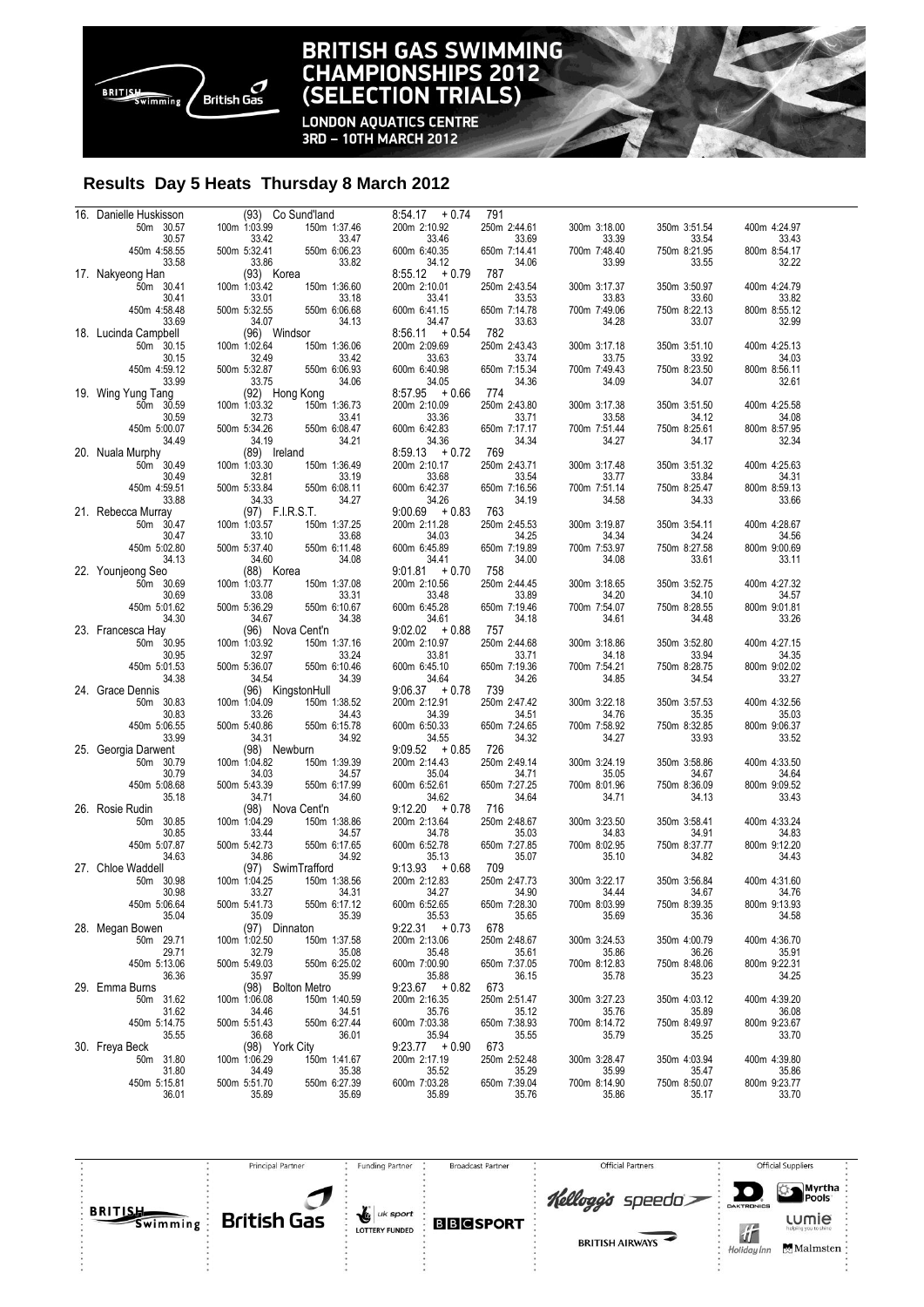

#### **BRITISH GAS SWIMMING CHAMPIONSHIPS 2012 TRIALS) (SELECTION**

**LONDON AQUATICS CENTRE** 3RD - 10TH MARCH 2012

### **Results Day 5 Heats Thursday 8 March 2012**

# **EVENT 39 Mens Open 100m Butterfly**

|          | <b>Full Results</b>                                                                                                                                                                                                                |                                      |                                                                                                                                                                                                                                                              |       |                    |                    |                |
|----------|------------------------------------------------------------------------------------------------------------------------------------------------------------------------------------------------------------------------------------|--------------------------------------|--------------------------------------------------------------------------------------------------------------------------------------------------------------------------------------------------------------------------------------------------------------|-------|--------------------|--------------------|----------------|
| Place    | Name                                                                                                                                                                                                                               | YoB                                  | Club                                                                                                                                                                                                                                                         | Time  |                    | <b>R.T.FINA Pt</b> | 50             |
| 1.       | <b>Milorad Cavic</b>                                                                                                                                                                                                               | (84)                                 | Serbia                                                                                                                                                                                                                                                       | 52.38 | $+0.78$            | 860                | 24.02          |
| 2.       | Gyucheol Chang<br>Gyucheol Chang<br>Konrad Czerniak                                                                                                                                                                                | (92)                                 | Korea                                                                                                                                                                                                                                                        | 52.45 | $+0.63$            | 856                | 24.23          |
| 3.       |                                                                                                                                                                                                                                    | (89)                                 |                                                                                                                                                                                                                                                              |       | $+0.74$            | 830                | 24.64          |
| 4.       | Peng Wu                                                                                                                                                                                                                            | (87)                                 |                                                                                                                                                                                                                                                              |       | $+0.66$            | 827                | 25.16          |
| 5.       | Jack Marriott                                                                                                                                                                                                                      | (90)                                 |                                                                                                                                                                                                                                                              |       | $+0.71$            | 823<br>823         | 24.34<br>24.63 |
| 5.       | Rafael Munoz                                                                                                                                                                                                                       | (88)                                 |                                                                                                                                                                                                                                                              |       | $+0.69$            |                    |                |
| 7.<br>8. |                                                                                                                                                                                                                                    | (79)                                 |                                                                                                                                                                                                                                                              |       | $+0.66$            | 821<br>816         | 24.69          |
|          | Simao Morgado<br>Antony James<br>Lars Froelander<br>Michael Rock                                                                                                                                                                   | (89)<br>(74)                         |                                                                                                                                                                                                                                                              |       | $+0.67$<br>$+0.67$ | 816                | 24.77          |
| 8.       | 10. Michael Rock                                                                                                                                                                                                                   | (87)                                 |                                                                                                                                                                                                                                                              |       | $+0.61$            | 813                | 24.75<br>24.80 |
|          | 11. Dinko Jukic                                                                                                                                                                                                                    | (89)                                 |                                                                                                                                                                                                                                                              |       | $+0.67$            | 811                |                |
|          | 11. DINKO JUKIC<br>12. Arthur Mendes Filho (93)<br>43. Presenter Times                                                                                                                                                             |                                      |                                                                                                                                                                                                                                                              |       | $+0.80$            | 807                | 25.00<br>24.74 |
|          | 13. Braxston Timm<br>14. Fran輟is Heersbrandt (89)<br>15. Adam Barrett (92)<br>15. Andrew Mayor (86)<br>17. Thomas Laxton (89)<br>18. Tiago Venancio (87)<br>19. Simon Sipedin (86)<br>20. Karl Botha (91)<br>21. Liam Tancock (91) |                                      |                                                                                                                                                                                                                                                              |       | $+0.64$            | 806                | 24.85          |
|          |                                                                                                                                                                                                                                    |                                      |                                                                                                                                                                                                                                                              |       | $+0.72$            | 804                | 24.80          |
|          |                                                                                                                                                                                                                                    |                                      |                                                                                                                                                                                                                                                              |       | $+0.69$            | 802                | 24.83          |
|          |                                                                                                                                                                                                                                    |                                      |                                                                                                                                                                                                                                                              |       | $+0.69$            | 802                | 25.00          |
|          |                                                                                                                                                                                                                                    |                                      |                                                                                                                                                                                                                                                              |       | $+0.69$            | 800                | 24.96          |
|          |                                                                                                                                                                                                                                    |                                      |                                                                                                                                                                                                                                                              |       | $+0.68$            | 800                | 24.62          |
|          |                                                                                                                                                                                                                                    |                                      |                                                                                                                                                                                                                                                              |       | $+0.68$            | 797                | 25.20          |
|          |                                                                                                                                                                                                                                    |                                      |                                                                                                                                                                                                                                                              |       | $+0.63$            | 790                | 24.92          |
|          | 21. Liam Tancock                                                                                                                                                                                                                   |                                      |                                                                                                                                                                                                                                                              |       | $+0.78$            | 783                | 25.07          |
|          | (91)<br>(85)<br>vic (93)<br>(93)<br>21. Duarte Mourao                                                                                                                                                                              |                                      |                                                                                                                                                                                                                                                              |       | $+0.66$            | 783                | 25.38          |
|          | 21. Duano modisco<br>23. Velimir Stjepanovic                                                                                                                                                                                       |                                      |                                                                                                                                                                                                                                                              |       | $+0.61$            | 780                | 25.31          |
|          | 24. Jong Hun Ham                                                                                                                                                                                                                   | $\langle 92 \rangle$                 |                                                                                                                                                                                                                                                              |       | $+0.69$            | 779                | 25.19          |
|          | 25. Nimrod Shapira Bar-Or                                                                                                                                                                                                          | $(89)$<br>$(84)$<br>$(90)$<br>$(93)$ |                                                                                                                                                                                                                                                              |       | $+0.70$            | 777                | 25.47          |
|          | 26. Ian Hulme                                                                                                                                                                                                                      |                                      |                                                                                                                                                                                                                                                              |       | $+0.60$            | 776                | 24.61          |
|          | 27. James Doolan                                                                                                                                                                                                                   |                                      |                                                                                                                                                                                                                                                              |       | $+0.70$            | 772                | 25.16          |
|          |                                                                                                                                                                                                                                    | (93)                                 |                                                                                                                                                                                                                                                              |       | $+0.70$            | 771                | 25.53          |
|          |                                                                                                                                                                                                                                    | (88)                                 |                                                                                                                                                                                                                                                              |       | $+0.66$            | 763                | 25.21          |
|          | <sup>21</sup><br>28. Yuki Kobon<br>29. Mario Todorovic<br>30. Iain Macmillan<br>31. Martin Spitzer<br>22. Grant Halsall                                                                                                            | (86)                                 |                                                                                                                                                                                                                                                              |       | $+0.69$            | 763                | 25.52          |
|          |                                                                                                                                                                                                                                    | (85)                                 |                                                                                                                                                                                                                                                              |       | $+0.73$            | 759                | 24.93          |
|          |                                                                                                                                                                                                                                    | $\langle 93 \rangle$                 |                                                                                                                                                                                                                                                              |       | $+0.68$            | 752                | 25.45          |
|          |                                                                                                                                                                                                                                    | (94)                                 |                                                                                                                                                                                                                                                              |       | $+0.65$            | 752                | 25.51          |
|          | 34. Jan Sefl                                                                                                                                                                                                                       | (90)                                 |                                                                                                                                                                                                                                                              |       | $+0.71$            | 750                | 25.52          |
|          | 35. S Van De Schootbrugge                                                                                                                                                                                                          | (93)                                 |                                                                                                                                                                                                                                                              |       | $+0.67$            | 748                | 25.40          |
|          | 36. Cameron Brodie                                                                                                                                                                                                                 | (92)                                 |                                                                                                                                                                                                                                                              |       | $+0.72$            | 743                | 25.87          |
|          | 37. Adam Mallett                                                                                                                                                                                                                   | (89)                                 |                                                                                                                                                                                                                                                              |       | $+0.72$            | 734                | 26.04          |
|          | 38. Harry Needs                                                                                                                                                                                                                    | (92)                                 |                                                                                                                                                                                                                                                              |       | $+0.69$            | 732                | 25.32          |
|          | 39. Ian Powell                                                                                                                                                                                                                     | (85)                                 |                                                                                                                                                                                                                                                              |       | $+0.67$            | 731                | 25.69          |
|          | 40. Mark Szaranek                                                                                                                                                                                                                  | (95)                                 |                                                                                                                                                                                                                                                              |       | $+0.64$            | 731                | 25.78          |
|          | 41. Jamie Thorpe                                                                                                                                                                                                                   | (92)                                 |                                                                                                                                                                                                                                                              |       | $+0.69$            | 726                | 25.64          |
|          | 42. Dominik Straga                                                                                                                                                                                                                 | (88)                                 |                                                                                                                                                                                                                                                              |       | $+0.75$            | 721                | 25.73          |
|          | 43. James Guy                                                                                                                                                                                                                      | (95)                                 |                                                                                                                                                                                                                                                              |       | $+0.63$            | 719                | 26.15          |
|          | 43. Joseph French                                                                                                                                                                                                                  | (93)                                 |                                                                                                                                                                                                                                                              |       | $+0.69$            | 719                | 25.74          |
|          | 45. Diego Prado                                                                                                                                                                                                                    | (90)                                 |                                                                                                                                                                                                                                                              |       | $+0.67$            | 712                | 26.09          |
|          | 46. Michael Gunning<br>47. Daniel Johnson<br>48. Beomho Park                                                                                                                                                                       | (94)                                 |                                                                                                                                                                                                                                                              |       | $+0.72$            | 705                | 25.93          |
|          |                                                                                                                                                                                                                                    | (94)                                 |                                                                                                                                                                                                                                                              |       | $+0.69$            | 696                | 26.26          |
|          | 48. Beomho Park                                                                                                                                                                                                                    | (88)                                 |                                                                                                                                                                                                                                                              |       | $+0.64$            | 695                | 25.13          |
|          | 49. Kevin Doak                                                                                                                                                                                                                     | (81)                                 |                                                                                                                                                                                                                                                              |       | $+0.67$            | 692                | 25.64          |
|          | 50. Patrick Simpkins                                                                                                                                                                                                               | (87)                                 |                                                                                                                                                                                                                                                              |       | $+0.70$            | 691                | 25.99          |
|          | 51. Eamon Rivers                                                                                                                                                                                                                   | (92)                                 |                                                                                                                                                                                                                                                              |       | $+0.69$            | 683                | 25.60          |
|          | 52. Luke Buxton                                                                                                                                                                                                                    | (95)                                 |                                                                                                                                                                                                                                                              |       | $+0.77$            | 678                | 27.38          |
|          | 53. Cameron Austin                                                                                                                                                                                                                 | (95)<br>$\langle 94 \rangle$         |                                                                                                                                                                                                                                                              |       | $+0.60$            | 678                | 26.88          |
|          | 54. Sean Campsie                                                                                                                                                                                                                   |                                      |                                                                                                                                                                                                                                                              |       | $+0.68$            | 676                | 26.32          |
|          | 55. Daniel Jones                                                                                                                                                                                                                   | (93)<br>(94)                         |                                                                                                                                                                                                                                                              |       | $+0.67$            | 675                | 26.18          |
|          | 56. James Stanhope<br>57. Adam Fawl                                                                                                                                                                                                | (94)                                 |                                                                                                                                                                                                                                                              |       | $+0.62$<br>$+0.72$ | 675<br>674         | 26.05<br>26.44 |
|          | 58. Oliver Keegan                                                                                                                                                                                                                  | (94)                                 |                                                                                                                                                                                                                                                              |       | $+0.87$            | 654                | 26.94          |
|          | 59. Jack Scott                                                                                                                                                                                                                     | (94)                                 |                                                                                                                                                                                                                                                              |       | $+0.68$            | 652                | 26.91          |
|          | 60. Oliver Leonard                                                                                                                                                                                                                 | (95)                                 |                                                                                                                                                                                                                                                              |       | $+0.75$            | 633                | 26.64          |
|          | 61. John Slater                                                                                                                                                                                                                    | (96)                                 |                                                                                                                                                                                                                                                              |       | $+0.73$            | 624                | 27.38          |
|          | 62. Jordan Hughes                                                                                                                                                                                                                  | (96)                                 |                                                                                                                                                                                                                                                              |       | $+0.64$            | 601                | 27.98          |
|          | 63. Daniel Liu                                                                                                                                                                                                                     | (96)                                 | Korea<br>Road 1924<br>Department Coupleboro Units 3, 300<br>China 5, 300<br>China 1930<br>Spain<br>Portugal<br>Spain Portugal<br>Synwouth Lea<br>Sweden<br>Synwouth Lea<br>Sweden<br>Synwouth Lea<br>Sweden<br>Synwouth Conserties<br>Deplision Units 3, 372 |       | $+0.65$            | 596                | 27.68          |
|          |                                                                                                                                                                                                                                    |                                      |                                                                                                                                                                                                                                                              |       |                    |                    |                |

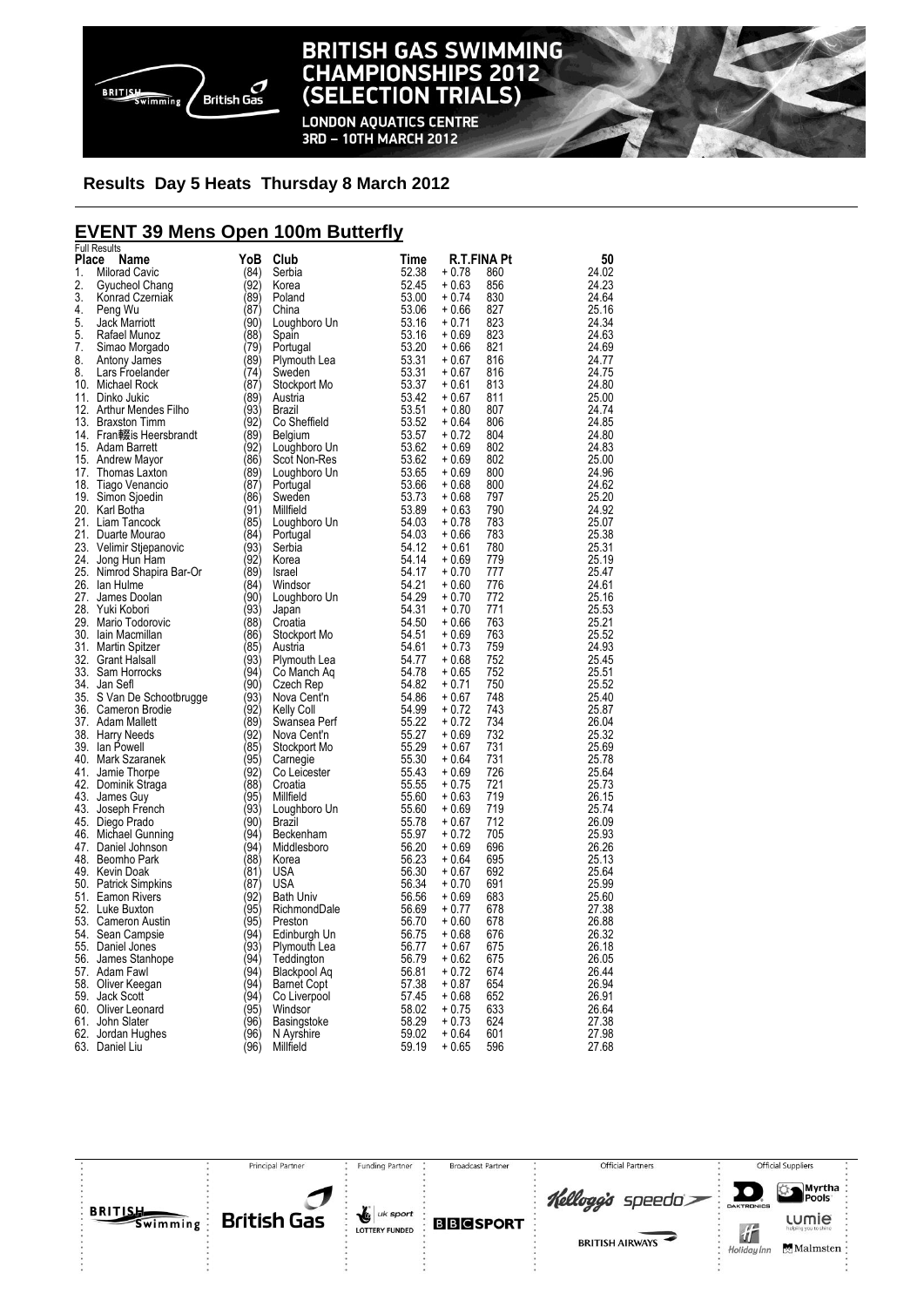

**LONDON AQUATICS CENTRE** 3RD - 10TH MARCH 2012

### **Results Day 5 Heats Thursday 8 March 2012**

### **EVENT 40 Womens Open 200m Backstroke**

|       | <b>Full Results</b>      |      |                  |         |         |             |       |         |         |
|-------|--------------------------|------|------------------|---------|---------|-------------|-------|---------|---------|
| Place | Name                     | YoB  | Club             | Time    |         | R.T.FINA Pt | 50    | 100     | 150     |
| 1.    | Jenny Mensing            | (86) | Germany          | 2:10.53 | + 0.72  | 874         | 31.29 | 1:04.62 | 1:38.12 |
| 2.    | Elizabeth Simmonds       | (91) | Loughboro Un     | 2:11.13 | $+0.67$ | 862         | 29.82 | 1:02.62 | 1:36.01 |
| 3.    | Stephanie Proud          | (88) | Chester Le S     | 2:11.16 | + 0.62  | 861         | 31.22 | 1:04.18 | 1:37.49 |
| 4.    | Melanie Nocher           | (88) | Ireland          | 2:11.83 | + 0.64  | 848         | 30.77 | 1:03.67 | 1:37.69 |
| 5.    | Ekaterina Avramova       | (91) | Ealing           | 2:12.12 | $+0.65$ | 843         | 31.40 | 1:04.81 | 1:38.96 |
|       |                          |      |                  |         |         |             |       |         |         |
| 6.    | Simona Baumrtova         | (91) | Czech Rep        | 2:12.20 | $+0.56$ | 841         | 31.39 | 1:04.79 | 1:38.34 |
| 7.    | Karley Mann              | (94) | Hillingdon       | 2:12.42 | $+0.59$ | 837         | 31.11 | 1:04.11 | 1:38.33 |
| 8.    | Sayaka Akase             | (94) | Japan            | 2:12.55 | + 0.71  | 834         | 31.62 | 1:04.82 | 1:38.75 |
| 9.    | Karin Prinsloo           | (89) | South Africa     | 2:12.56 | $+0.70$ | 834         | 31.04 | 1:05.22 | 1:39.70 |
| 10.   | Georgia Hohmann          | (94) | Nova Cent'n      | 2:12.89 | $+0.66$ | 828         | 31.18 | 1:04.62 | 1:39.00 |
| 11.   | Gemma Spofforth          | (87) | Portsmouth N     | 2:13.05 | $+0.72$ | 825         | 31.40 | 1:05.87 | 1:39.34 |
| 12.   | <b>Katy Sexton</b>       | (82) | Street           | 2:14.49 | $+0.73$ | 799         | 31.05 | 1:05.08 | 1:39.76 |
| 12.   | Georgia Davies           | (90) | Swansea Perf     | 2:14.49 | $+0.64$ | 799         | 30.92 | 1:04.46 | 1:39.25 |
| 14.   | Jessica Fullalove        | (96) | Co Manch Aq      | 2:14.57 | $+0.63$ | 797         | 31.09 | 1:05.40 | 1:40.43 |
|       | 15. Rachel Lefley        | (90) | Loughboro Un     | 2:14.77 | $+0.65$ | 794         | 31.23 | 1:04.77 | 1:39.50 |
|       |                          |      |                  |         | $+0.73$ | 786         |       |         |         |
|       | 16. Kathryn Willis       | (92) | Loughboro Un     | 2:15.21 |         |             | 31.54 | 1:05.15 | 1:40.12 |
|       | 17. Rachel Williams      | (93) | <b>Bath Univ</b> | 2:15.61 | $+0.59$ | 779         | 31.65 | 1:05.64 | 1:40.80 |
| 18.   | Lauren Quigley           | (95) | Co Manch Aq      | 2:16.00 | $+0.65$ | 772         | 31.60 | 1:06.11 | 1:41.45 |
|       | 19. Sophie Pyatt         | (95) | Stockport Mo     | 2:16.34 | $+0.71$ | 767         | 32.79 | 1:07.30 | 1:42.37 |
|       | 20. Natasha Hofton       | (95) | Nova Cent'n      | 2:16.40 | $+0.66$ | 766         | 31.32 | 1:05.40 | 1:40.46 |
|       | 21. Lucy Hope            | (97) | Kelso            | 2:16.80 | $+0.63$ | 759         | 31.45 | 1:05.43 | 1:41.20 |
| 22.   | Isabella Hindley         | (96) | Chelsea&West     | 2:17.00 | + 0.56  | 756         | 31.57 | 1:05.79 | 1:41.46 |
|       | 23. Jasmijn Verhaegen    | (93' | Belgium          | 2:17.04 | $+0.68$ | 755         | 31.76 | 1:06.07 | 1:41.43 |
|       | 24. Fiona Donnelly       | (95) | Nova Cent'n      | 2:17.20 | $+0.64$ | 752         | 31.88 | 1:06.46 | 1:41.67 |
|       | 25. Lucy McKenzie        | (97) | Cockermouth      | 2:17.67 | $+0.66$ | 745         | 32.02 | 1:06.56 | 1:42.40 |
|       |                          | (95) |                  |         | $+0.67$ | 744         | 31.51 | 1:06.11 | 1:41.80 |
|       | 26. Phoebe Lenderyou     |      | Co Newcastle     | 2:17.69 |         |             |       |         |         |
| 27.   | Chan Mi Ham              | (94) | Korea            | 2:17.88 | $+0.72$ | 741         | 31.83 | 1:06.52 | 1:42.37 |
|       | 28. Danielle Stirrat     | (93) | Co Cardiff       | 2:18.33 | + 0.66  | 734         | 32.73 | 1:07.51 | 1:43.21 |
|       | 29. Kimberly Buys        | (89) | Belgium          | 2:18.59 | + 0.61  | 730         | 31.77 | 1:06.78 | 1:42.07 |
|       | 30. Jihyun Kim           | (94) | Korea            | 2:18.70 | $+0.56$ | 728         | 31.85 | 1:06.69 | 1:43.12 |
|       | 31. Hannah Meek          | (96) | Nova Cent'n      | 2:19.04 | $+0.69$ | 723         | 32.98 | 1:07.72 | 1:43.19 |
| 32.   | Charlotte McKenzie       | (96) | F.I.R.S.T.       | 2:19.17 | $+0.57$ | 721         | 31.74 | 1:06.27 | 1:42.44 |
|       | 33. Daniella Whiting     | (97) | Aquae Sulis      | 2:19.29 | $+0.54$ | 719         | 31.83 | 1:06.95 | 1:43.24 |
|       | 34. Chloe Hannam         | (96) | South Lincs      | 2:19.33 | $+0.63$ | 718         | 32.63 | 1:07.25 | 1:42.65 |
|       | 34. Shauntelle Austin    | (97) | Preston          | 2:19.33 | $+0.70$ | 718         | 31.86 | 1:06.83 | 1:43.11 |
|       |                          |      |                  |         |         |             | 32.45 |         |         |
|       | 36. Elisha McCrory       | (97) | Derwentside      | 2:19.42 | $+0.73$ | 717         |       | 1:07.56 | 1:44.34 |
|       | 37. Chelsea Lawson       | (96) | Carnegie         | 2:19.53 | $+0.63$ | 715         | 31.46 | 1:05.85 | 1:42.57 |
|       | 38. Lucinda Campbell     | (96) | Windsor          | 2:19.66 | $+0.59$ | 713         | 33.29 | 1:08.34 | 1:44.37 |
|       | 39. Rebecca Cole         | (94) | Royal Wolv       | 2:20.06 | $+0.67$ | 707         | 31.97 | 1:06.63 | 1:42.87 |
|       | 40. Kirsty Simpson       | (96) | Dun City Agu     | 2:20.38 | $+0.78$ | 702         | 32.30 | 1:07.41 | 1:43.56 |
|       | 41. Flora Hanson         | (94) | Hatfield         | 2:20.60 | + 0.74  | 699         | 33.38 | 1:08.43 | 1:44.72 |
|       | 42. Lucy Walton          | (97) | Co Sund'land     | 2:20.67 | $+0.72$ | 698         | 32.55 | 1:07.84 | 1:44.63 |
|       | 43. Eleanor Dolan        | (95) | Amersham         | 2:20.73 | + 0.66  | 697         | 32.85 | 1:08.03 | 1:44.58 |
|       | 44. Rosie Rudin          | (98) | Nova Cent'n      | 2:20.83 | $+0.64$ | 696         | 33.51 | 1:08.96 | 1:45.46 |
| 45.   | <b>Brittany Horton</b>   | (98) | Stourbridge      | 2:21.14 | $+0.66$ | 691         | 32.54 | 1:08.31 | 1:45.17 |
| 46.   | Rebecca Jones            | (97) | Co Derby         | 2:21.43 | $+0.59$ | 687         | 32.36 | 1:08.01 | 1:44.82 |
|       |                          |      |                  |         |         |             |       |         |         |
| 47.   | Jaeger Turner            | (96) | Co Salford       | 2:21.55 | $+0.65$ | 685         | 31.37 | 1:06.11 | 1:43.64 |
|       | 48. Eleanor Baldwin      | (99) | Co Derby         | 2:21.80 | $+0.66$ | 681         | 32.81 | 1:08.37 | 1:44.85 |
|       | 49. Rachel Byrne         | (93) | Loughboro Un     | 2:22.98 | $+0.67$ | 665         | 32.56 | 1:08.13 | 1:45.81 |
| 50.   | Sarah Rolko              | (94) | Luxembourg       | 2:23.34 | $+0.68$ | 660         | 32.94 | 1:09.16 | 1:47.26 |
|       | 51. Holly Shepherd       | (98) | Royal Wolv       | 2:23.38 | $+0.68$ | 659         | 33.11 | 1:09.21 | 1:46.46 |
|       | 52. Rebecca Clark        | (98) | Cockermouth      | 2:23.63 | $+0.58$ | 656         | 32.90 | 1:09.06 | 1:46.62 |
| 53.   | <b>Isobel Thwaite</b>    | (98) | Co Chester       | 2:23.69 | $+0.62$ | 655         | 33.66 | 1:09.57 | 1:46.97 |
|       | 54. Lucy Davis           | (96) | Preston          | 2:23.94 | $+0.58$ | 651         | 32.69 | 1:08.63 | 1:46.09 |
| 55.   | Jennifer King            | (98) | N Ayrshire       | 2:24.26 | $+0.64$ | 647         | 33.86 | 1:10.46 | 1:48.06 |
|       |                          | (98  |                  | 2:24.55 | + 0.73  | 643         | 33.45 | 1:10.13 | 1:47.65 |
|       | 56. Freya Beck           |      | <b>York City</b> |         |         |             |       |         |         |
|       | 57. Georgia Ardren       | (98) | TauntonDeane     | 2:25.56 | + 0.60  | 630         | 33.48 | 1:09.78 | 1:48.08 |
| 58.   | Abigail Humphreys        | (98) | Co Coventry      | 2:26.19 | + 0.76  | 622         | 34.27 | 1:10.28 | 1:48.36 |
|       | 59. Emma Day             | (97) | Guildford Ct     | 2:26.90 | $+0.63$ | 613         | 32.75 | 1:08.79 | 1:46.18 |
|       | 60. Kiani Campbell-Grady | (99) | Co Leeds         | 2:28.32 | + 0.71  | 595         | 33.07 | 1:10.11 | 1:49.03 |